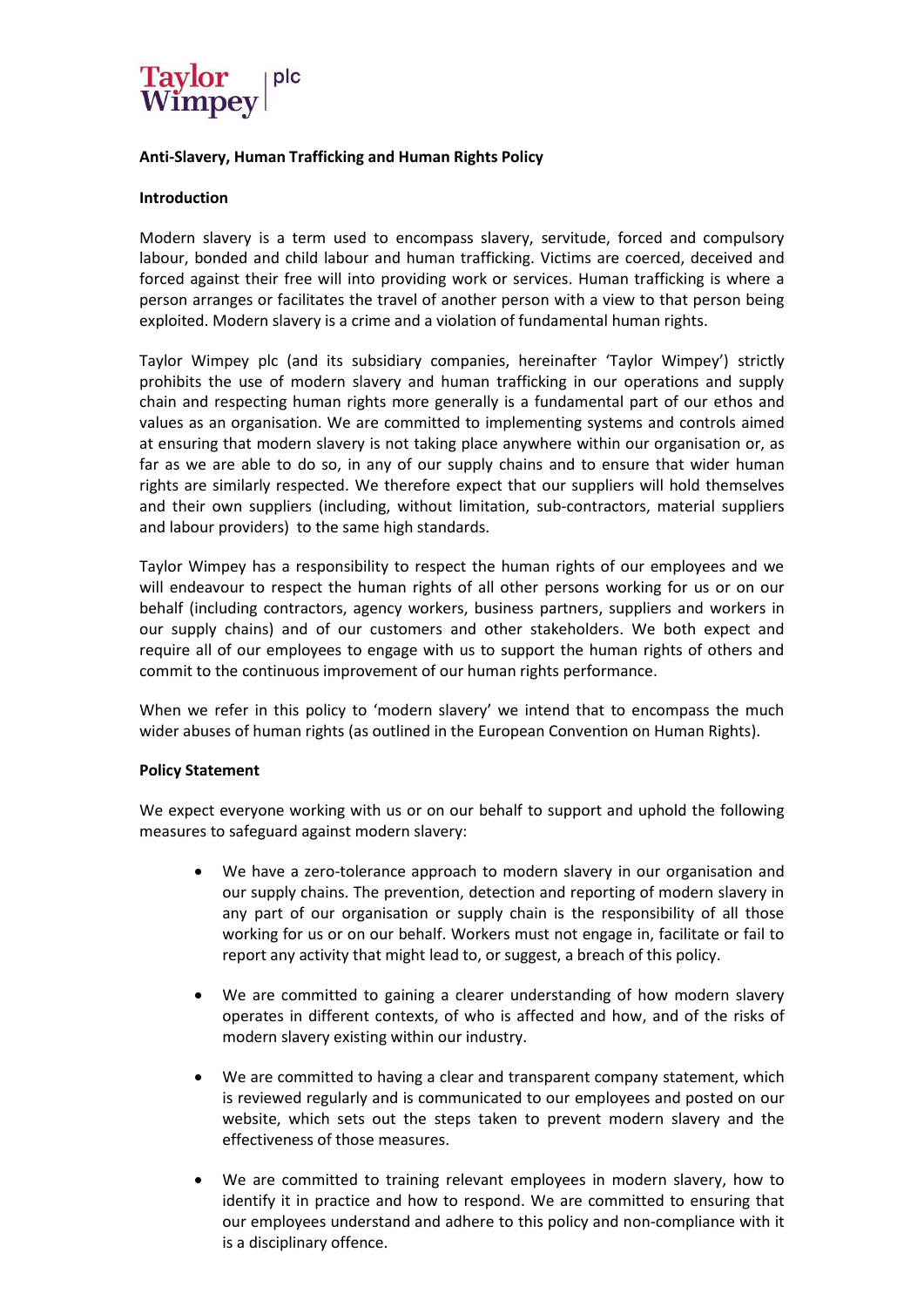- We are committed to engaging with our industry, stakeholders and suppliers in order to address the risk of modern slavery in our operations and supply chain.
- As part of our contracting processes, we will include a specific prohibition against the use of modern slavery and trafficked labour and a requirement to comply with our Code of Conduct, which sets out the minimum standards required of our suppliers to combat modern slavery.
- Our employment and recruitment agencies and other third parties supplying workers to our organisation are required to comply with our Code of Conduct. Suppliers engaging workers through a third party are also required to obtain third parties' agreement to adhere to the Code.
- We are committed to auditing suppliers, based on risk, for their compliance with our Supplier Code of Conduct. We aim to work with suppliers to remediate incidents of non-compliance and may terminate the relationship in response to gross, persistent or deliberate failures.

## **Policy Application**

This policy applies to all persons working for us or on our behalf in any capacity, including employees at all levels, directors, officers, agency workers, seconded workers, volunteers, interns, agents, contractors, suppliers, external consultants, third-party representatives and business partners.

This policy does not form part of any employee's contract of employment and we may amend it at any time.

Workers must ensure that they read, understand and comply with this policy.

## **Responsibility for the policy**

The Taylor Wimpey plc Board of Directors has approved this policy and is committed to making available sufficient resources for its implementation and has overall responsibility for ensuring compliance.

The Group Legal Director and Company Secretary has primary and day-to-day responsibility for implementing this policy, monitoring its use and effectiveness, dealing with any queries about this policy, and auditing internal control systems and procedures to ensure they are effective in countering modern slavery.

Management at all levels are responsible for ensuring those reporting to them understand and comply with this policy and are given adequate and regular training on it and the issue of modern slavery in supply chains.

You are invited to comment on this policy and suggest ways in which it might be improved. Comments, suggestions and queries are encouraged and should be addressed to the Group Legal Director and Company Secretary.

#### **Reporting Modern Slavery**

Individuals must notify their manager, or another person of appropriate seniority within Taylor Wimpey, as soon as possible if they have any reason to believe that modern slavery of any form may exist within our organisation or our supply chain, or may occur in the future or have any concerns or suspicions relating to compliance with this policy. Individuals can also refer to the Whistleblowing Policy for guidance on reporting concerns and use our confidential external whistleblowing hotline (Safecall: 0800 9151571).